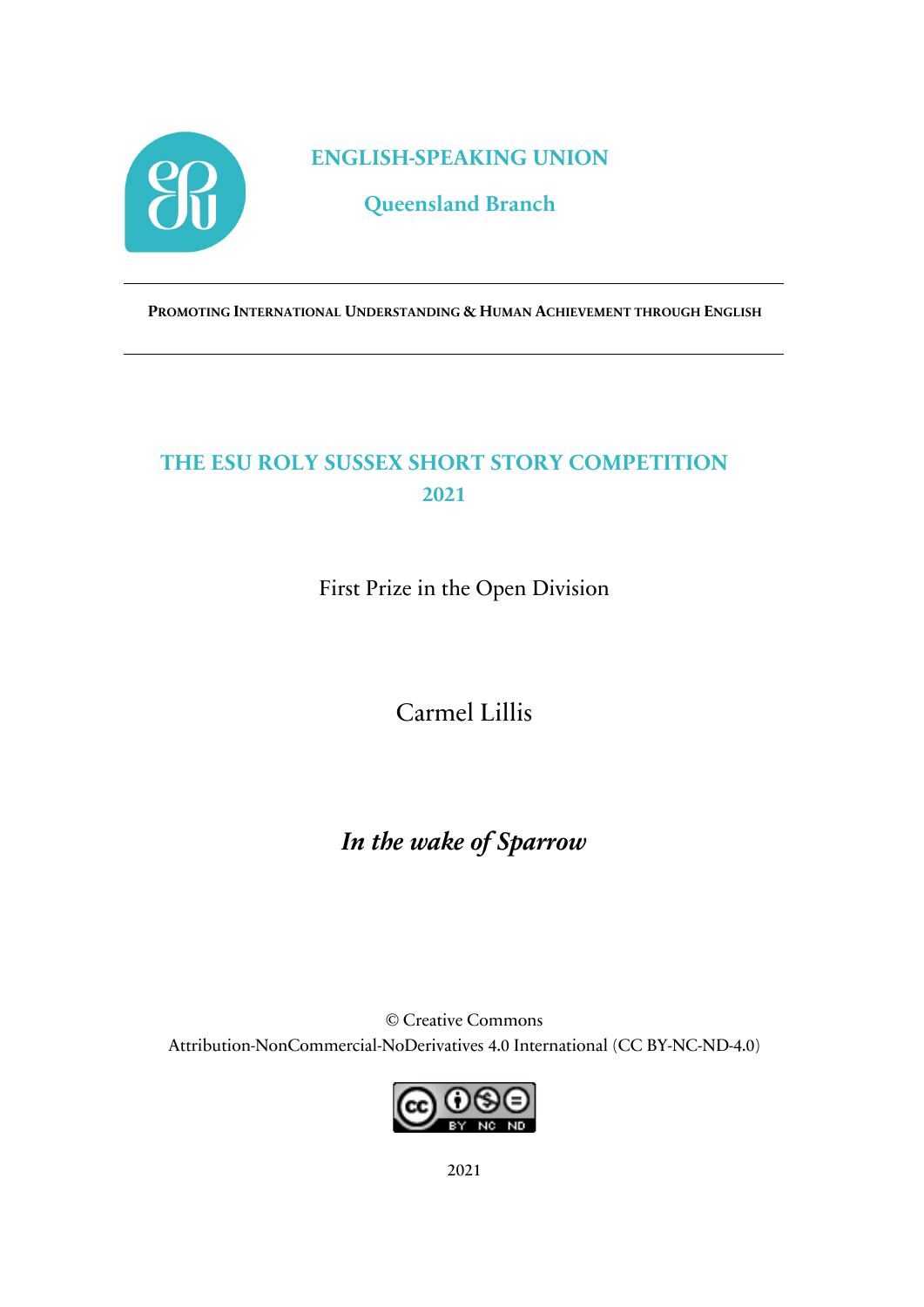## Carmel Lillis

## *In the wake of Sparrow*

Leaning a calloused elbow on the beer-soaked towel draped across the bar at the Builder's Arms, limping out final weeks before it fell to the hipsters' hammer, Shirl confessed, "Sparrow wasn't exactly my fella, y'understand, Father. We both had others. Together we was a bit fiery. When Sparrow was in the grip of the sting, I skedaddled." A flickering neon light illuminated her skin, spidered with bleeds where she'd scrubbed at the in-ground dirt.

If only I'd overruled her objections to my shouting her lunch.

But whilst her *I don't have the fancy clothes* protest had been overcome with a shopping trip*,* her unspoken *Doors to fancy places are closed to my sort* was an obstacle I couldn't hurdle.

Yet for all Shirl looked like she, too, was limping out last days, her wheeze was more earnest than a preacher's Alleluia. "Send Sparrow off with some frills, Father. While he lived, he got nothing but shit."

"We'll farewell Sparrow with every frill I can think of," I'd promised. The last thing I could do for the old street warrior.

How easy it would have been to cut corners. Who'd listen if my street flock complained? Indeed, how easy would it be to succumb to their own low expectations? For as Shirl had explained when I'd organised a boycott of a slum landlord gouging most of their pension for an earwig-infested room, "Don't sweat it, Father. Sparrow and me, we're not used to much."

Determined I was, on the day of Sparrow's funeral, to get from my room above the greengrocer's to the church before the mourners did. Determined to fire the heaters up and thaw the poor buggers out; to get the urn in the gathering-room warming for a cuppa afterwards.

But as I crunched the ice-spiked grass of the manicured lawn, I spotted huddles of shabby jackets congregated beneath the eaves of Our Lady of Sorrows. Like an impoverished aristocrat clinging to his last vestige of respectability, Paperboy-Billy had donned a tie over his holey jumper.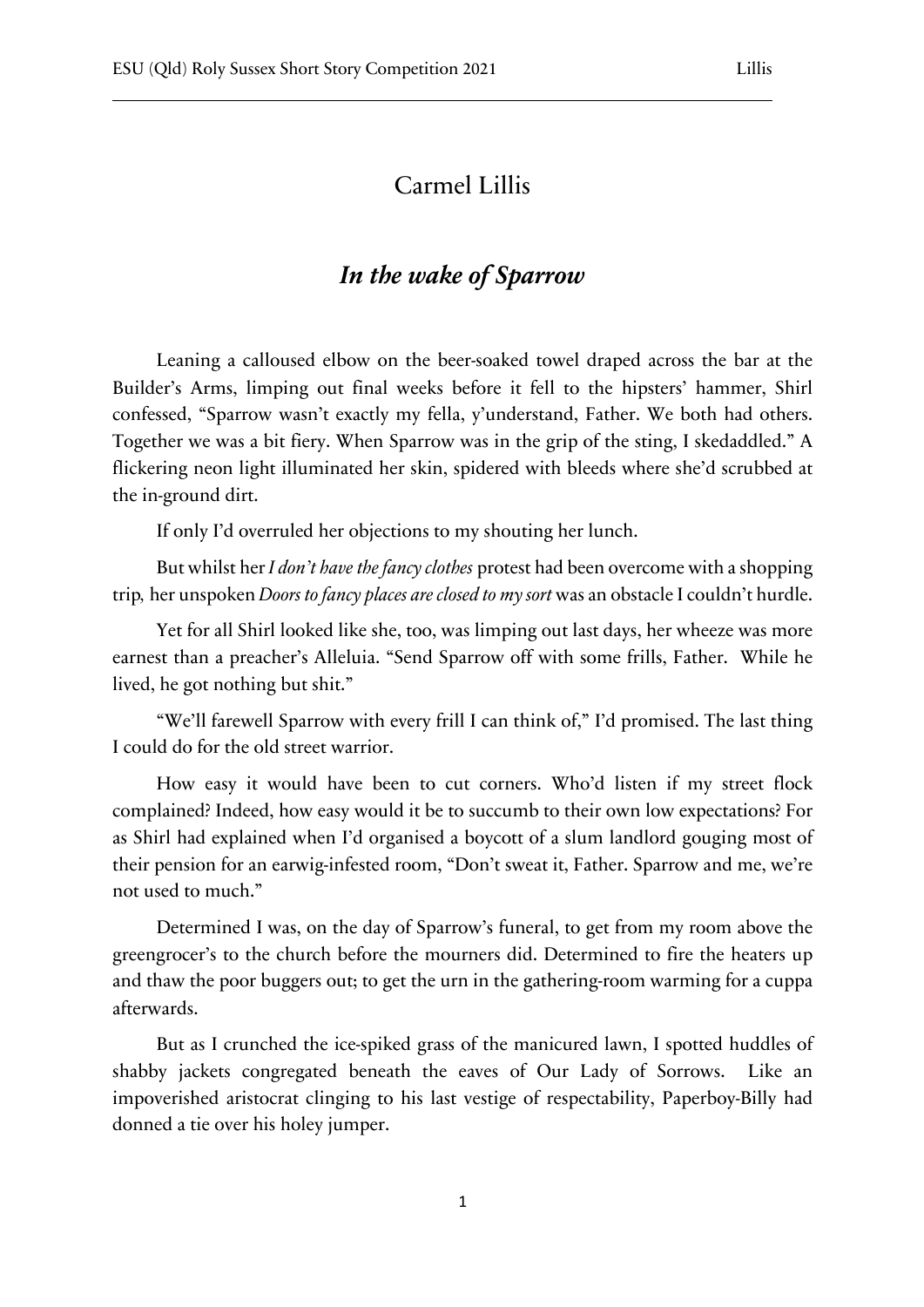My veins stuttered on the ice of resentment, colder than the July rain. Would the bloody parish priest leave his collection-plate filling parishioners out in the drizzle when they gathered for the requiem of one of their own?

"Morning Father. Morning," the huddle chorused. They pinched their smokes between yellowed thumbs and forefingers and stashed the stubs in their pockets.

"Down to street blend, is it, folks?" They smiled as one. "Sorry. I asked someone..." I jiggled the doorknob and sighed, "I'll fetch the key".

I grinned at Paperboy's grumbled, "Father'd disorganise a public shithouse," followed by urgent whispers of, "Shut it, Paperboy. Where's ya respect?" and "It's a church, ya' mongrel".

Out of sight, my grins morphed to scowls, and I trod to the presbytery to the rhythm of dark mutterings. This time, I'd tell that parish priest, "You wanna be a good shepherd? Get out and smell like the sheep."

Seventy-times-seven for forgiveness was beginning to feel like an under-estimate.

To retrieve the key. How could something so simple thrust a knock-about priest into such a frenzy? Yet the hand that reached for the presbytery bell trembled more than a curate's presiding over his first Mass.

An agonised creaking halted my finger just before it pressed. I peered into the darkness beyond the thick screen and dredged my most cheerful voice. "Just collecting the  $-$ "

The heavy door groaned open wider. A voice as thin and urgent as the peep of a baby bird piped, "Hello, Father". The sight of the still-as-a-plaster-statue little boy in school uniform, clutching a bag emblazoned with a spider-man poised to pounce, burnt like acid thrown on my heart.

While I stood frozen, the child slipped past, leapt down the steps and ran.

It must have taken thirty seconds for my feet to sync with my racing heart.

And then I, too, ran. Round the corner of the old brick monolith, past stained-glass windows fortified with iron grilles against vengeance wreakers. All the time, I called "Please stop…I can help". Called "You're not in any trouble…Believe me, please". Called until I was hoarse. Re-traced my steps. Thrashed through shrubs and trampled flowerbeds to scan the dense branches of pine trees. Peered behind columns and into dark crevices of the grotto where a flat-featured Virgin Mary's exposed heart bled for the child in her arms who would grow up to beckon 'little children to come unto him'.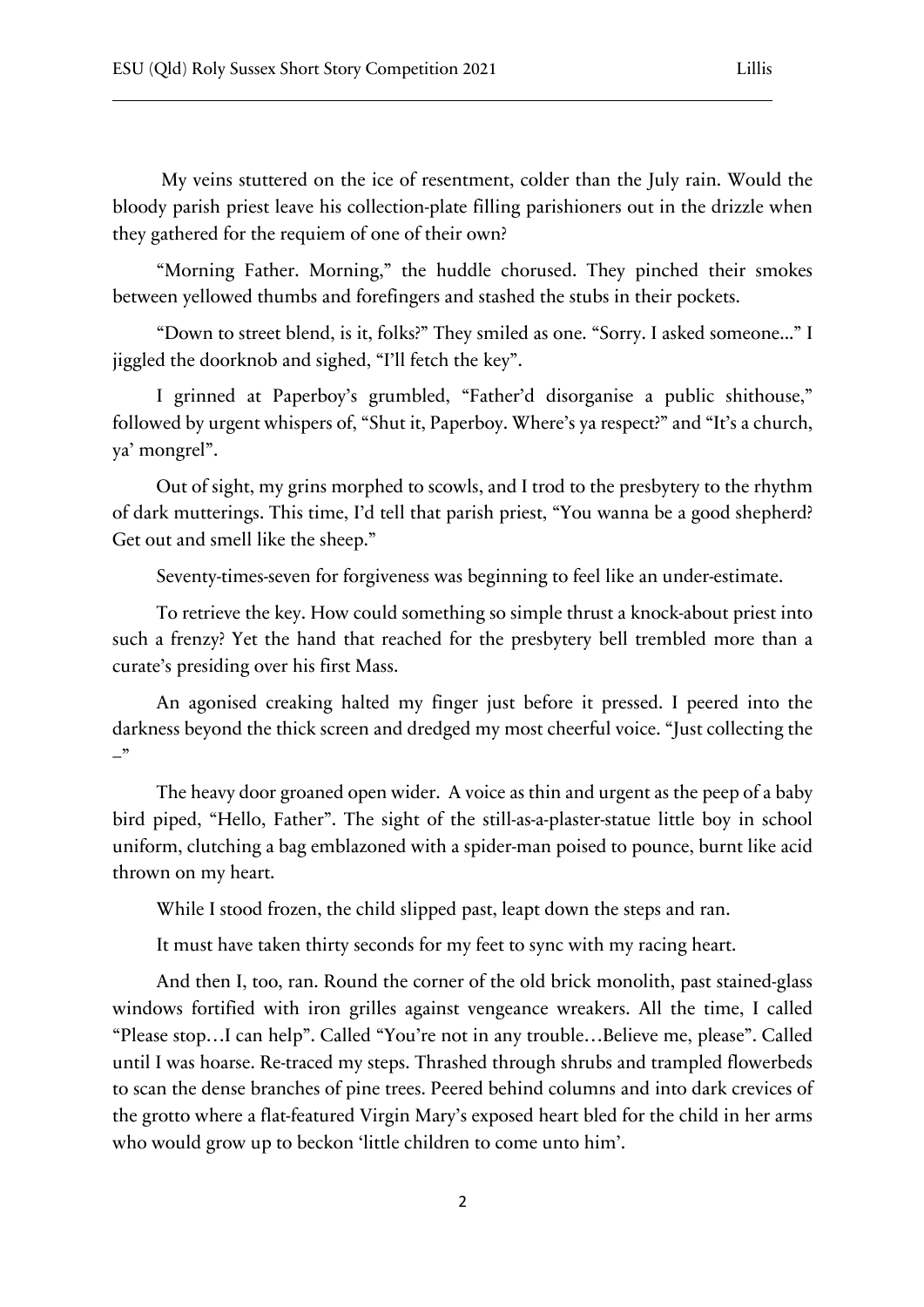But where the brick fortress met the road and still no sign, I knew I'd lost him. Bile scorched my throat and I crouched, heaving and sobbing into a lantana bush.

It was the blood trickling from grazes on hands and forehead that brought me back.

I remembered then, the other lost, shivering and spluttering and stomping their frozen feet. Their endless endurance.

As I plodded back, that hollow prayer *Oh no. Let it not be so* twitched around my lips. I forced it down. It was so. All the charges of neglect and ambition I had levelled (and tried to dismiss as a bitter product of my jealousy's malice at work against the parish priest destined for greatness,) faded in the glare of this, his terrible cruelty. His crime.

Back in the presbytery, I hurled his stapler against the wall and swept his files across the carpet.

The keys weren't on the desk; nor had they been flung on the hallstand.

I must confront him. Yes, I'd take the bastard on. This time, I would do it.

This time...oh my God, how?

Do I smash his handsome face to pulp? Report him to our archbishop?

Or do I tap and call for the keys?

I tapped. I called, "Father".

A minute and a murmur later, the parish priest marked out for great things poked his face around his half-opened door. Thick lips curled over an insolent "Catch if you can," as he tossed me the keys.

This time...this time, I'd cringe down the stairs and mutter my outrage to the wind.

The key refused to align with the lock. It slipped and grated until Paperboy, his tone softened, said, "You look like you've seen a ghost, Father, or gone ten rounds with Dracula," seized the key and let us all into the vestibule.

 Past Sparrow's coffin the mourners tiptoed, pausing to touch the wood with gentle, gnarled fingers. As I pulled on my chasuble, Shirl laid a wreath of tired roses, and my selfstyled altar-boy Paperboy confided, "Shirl ripped them flowers off a grave yesterday".

 Which Bell sister, Ding or Dong, minced down the aisle to take her seat at the organ, I couldn't be sure. Probably Ding. The incense got her nod of approval. The motley congregation I'd paid her my week's stipend to play for, got her prim back.

Shirl had said she'd read. "Ahem," she hawked as she shuffled up behind the lectern. She peered at the yellowed page. She shifted from right to left foot. Her grog-bleared eyes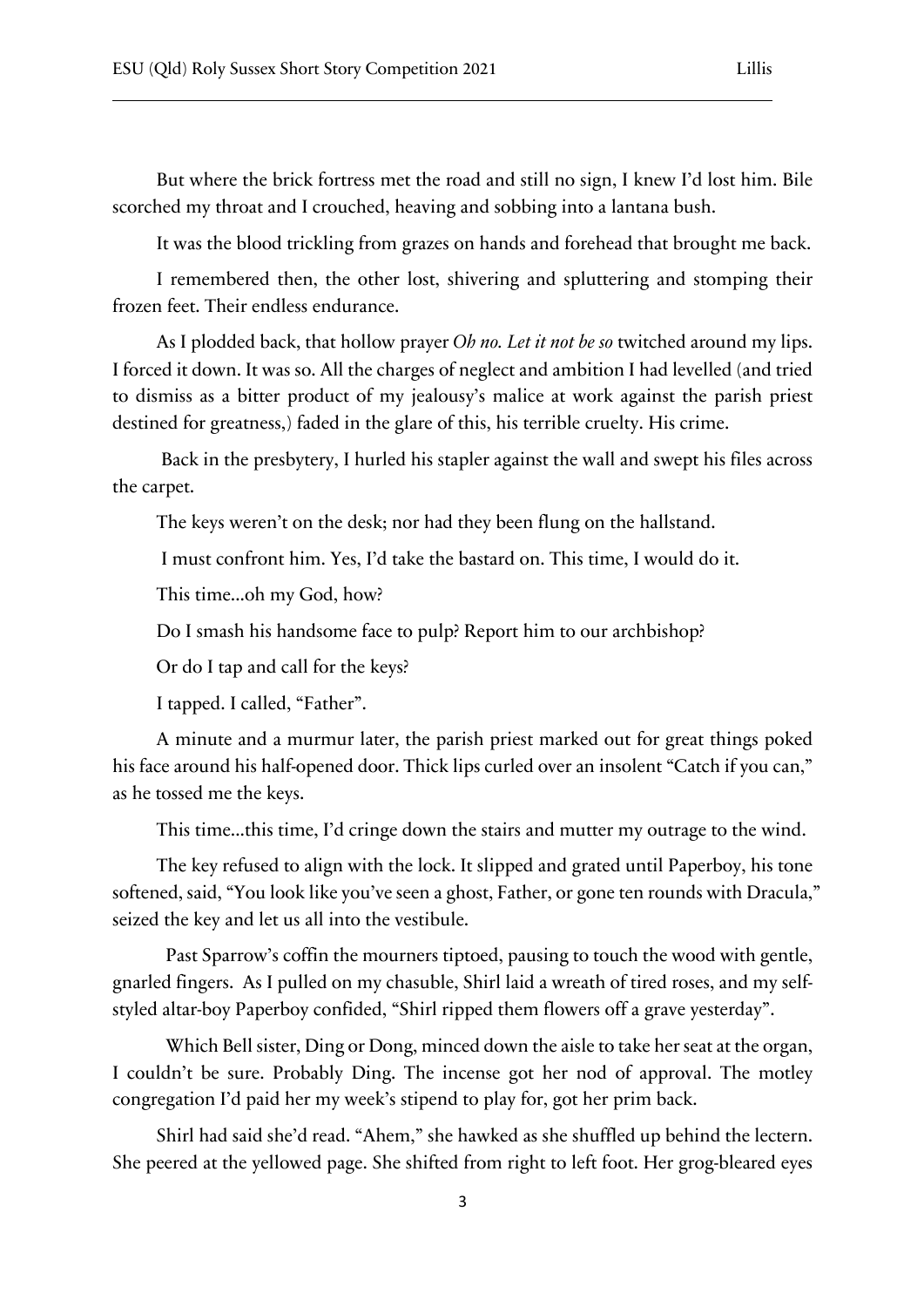filled, and she shook her head. And I cursed my thoughtlessness. But before I could offer to read the tiny print, Shirl volunteered, "I'll tell it, Father? I know it real well."

With gruff eloquence, she began. "Consider the sparrows. They've got no shed to store their seeds in. What's worse, they've got no paddock to grow seeds in. Yet God feeds them. And not one of them falls to the ground. 'Cos the Lord hath said: 'I've counted your sparrow feathers, and I've numbered the hairs on your head.'"

When breathlessness halted her, I stepped up and declared, "The word of the Lord."

But Shirl was just warming up. "I don't always understand you, Lord," she cried, clasping her hands in prayer. "Maybe I got the wrong end of the stick, but you let Sparrow fall."

Ding swivelled on her organ stool to mouth a disgusted "STOP THIS" as Shirl pleaded, "Why d'you reckon that is, Father? That the Lord lets some fall? We trust him and he breaks his promise."

In part, it was their earnest eyes boring into me; in part, it was the pursed lips of Ding that goaded me into speaking. But mostly it was the little boy I'd lost who compelled me to confess: "I don't know so much that the Lord has broken his promise. I reckon it might be that some of us, myself included, don't play our part in looking after people. We let ourselves get tied up in knots. Get snagged in the tangles of our miseries and confusions. Fear of the price to be paid if we act, paralyses us."

At their cries of, "No Father, you do look after us," I recollected that I was there to comfort them, not them to reassure me. So we gathered our pain, pushed through to the end, and processioned out to Sparrow's footy team anthem belted out so loud, it drowned Ding's tutt-tutting and stool-scraping.

 Tea and biscuits in the foyer weren't doing much to thaw the mood, so we reconvened in the Builder's Arms where a round of drinks did the trick. Seated at a scratched old table, smiling at the old jokes, I chastised myself for not being fully present. Wasn't that always the way for these men and women of the street? Forever making do with handme-downs and, even from those charged with caring, the dregs of their time?

 Yet a scene playing out in my mind was stuck on repeat. Not a scene at which I'd been present, but a vivid horror movie, nevertheless. All the more horrid because it was founded on actual events.

 My friend Ernie, a priest devoted to the refugees who clustered in inner-city highrises, had been summoned to Bishop's Palace some months before.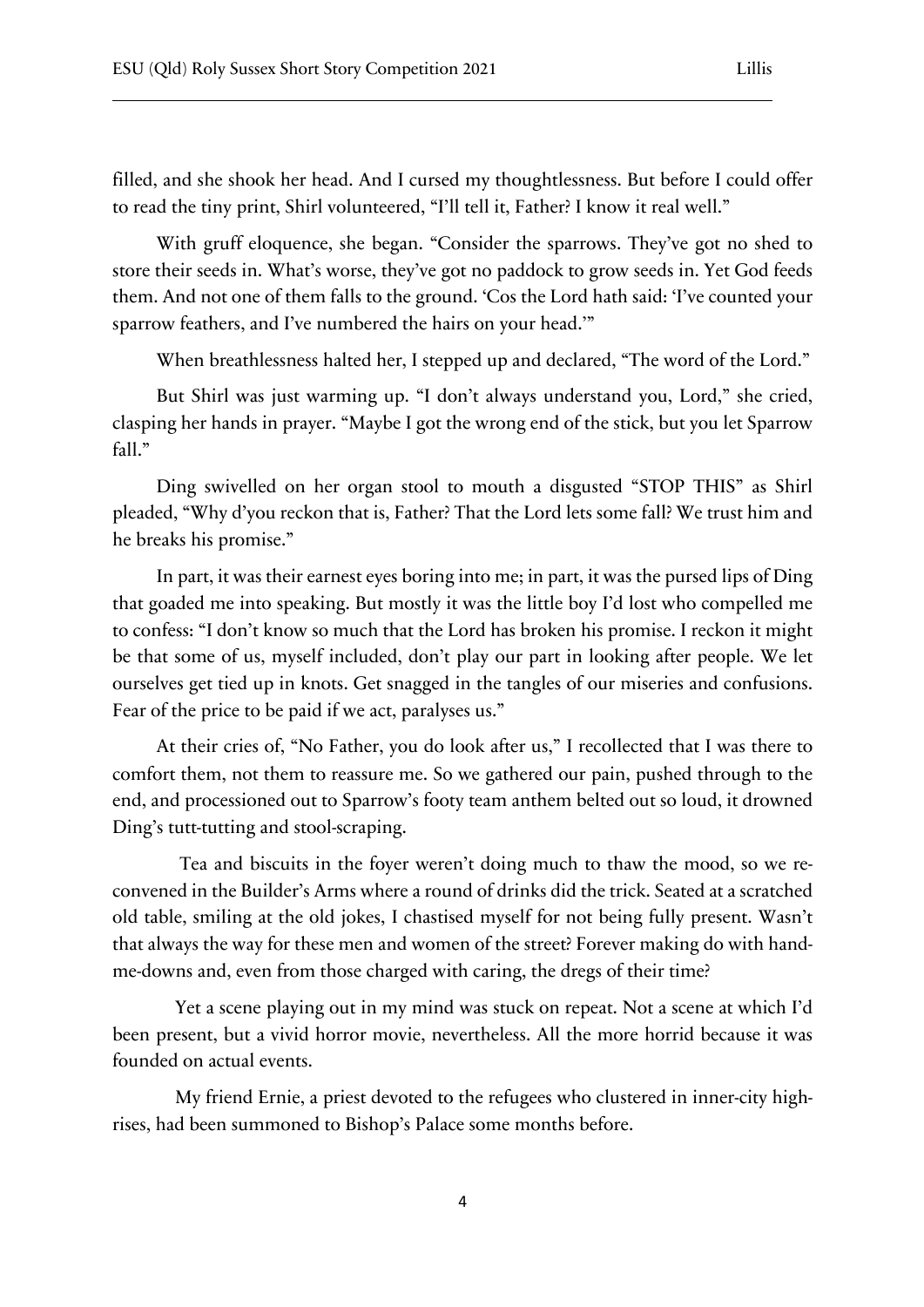Strange, Fr Ernie told me, how a great calm settled upon him. The calm of the condemned, of one who was about to lose all he valued, yet knew he had done his best work in the losing of it.

 Through the blooming garden he'd tramped, to be greeted by the secretary who stuttered, "I'll l-l-let His Grace know you're here," as she ushered him into a tomelined study of canon law treatises, where a silver teapot glinted on a mahogany table.

His Grace's eyes were slits; his manner was jovial. He alluded to reports that Ernie had sold off a jewelled chalice to fund a promising young refugee's cricket coaching.

How would it go for me if I were summoned? His Grace might say, "Hear you've been playing footy anthems down at Sorrows? And you've handed the homily over to our homeless sister?"

That'd be Ding reporting along the spy network.

At this stage, tension might ease its grip on my shoulders, and like Ernie, I might wash half a sandwich down with a second cuppa. For Ding's revelations were nothing I couldn't handle. I'd promise to do better. No more footy songs in church. I'd pour myself another cuppa and wonder if I might engage his Grace in a conversation about his team's soaring fortunes.

## "Hmmm."

Fr Ernie had tried every diversion, but still the conversation faltered. The tips of his Grace's long fingers met in a pyramid, a peaked roof. Despite the lively fire in the grate, shivering seized Ernie. His tea turned rancid and the three-layered, crustless sandwiches morphed to cardboard.

Chalices traded for cricket gear were just the warm-up act.

Accusations cannoned out of our archbishop. "My edict – report suspected abuse to me." "Keep family issues in-house." "Keep police out." "We're under siege – in the media, the community." "Don't give them ammunition."

The words bored into Ernie, swelling the outrage already festering until it exploded out of him in sobbing bullets. "I reported abuse to you once, your Grace. The bastard turned up in a western suburbs parish – to hurt children all over –."

With his beringed hand, His Grace sliced the air and for some minutes, they sat in silence. The ticking of the antique clock marked the countdown to sentencing.

Then our leader rose, drew himself upright, took up his mitre and faced the map of the city adorning one wall. Minutes, he spent studying it. With his back to Ernie, he finally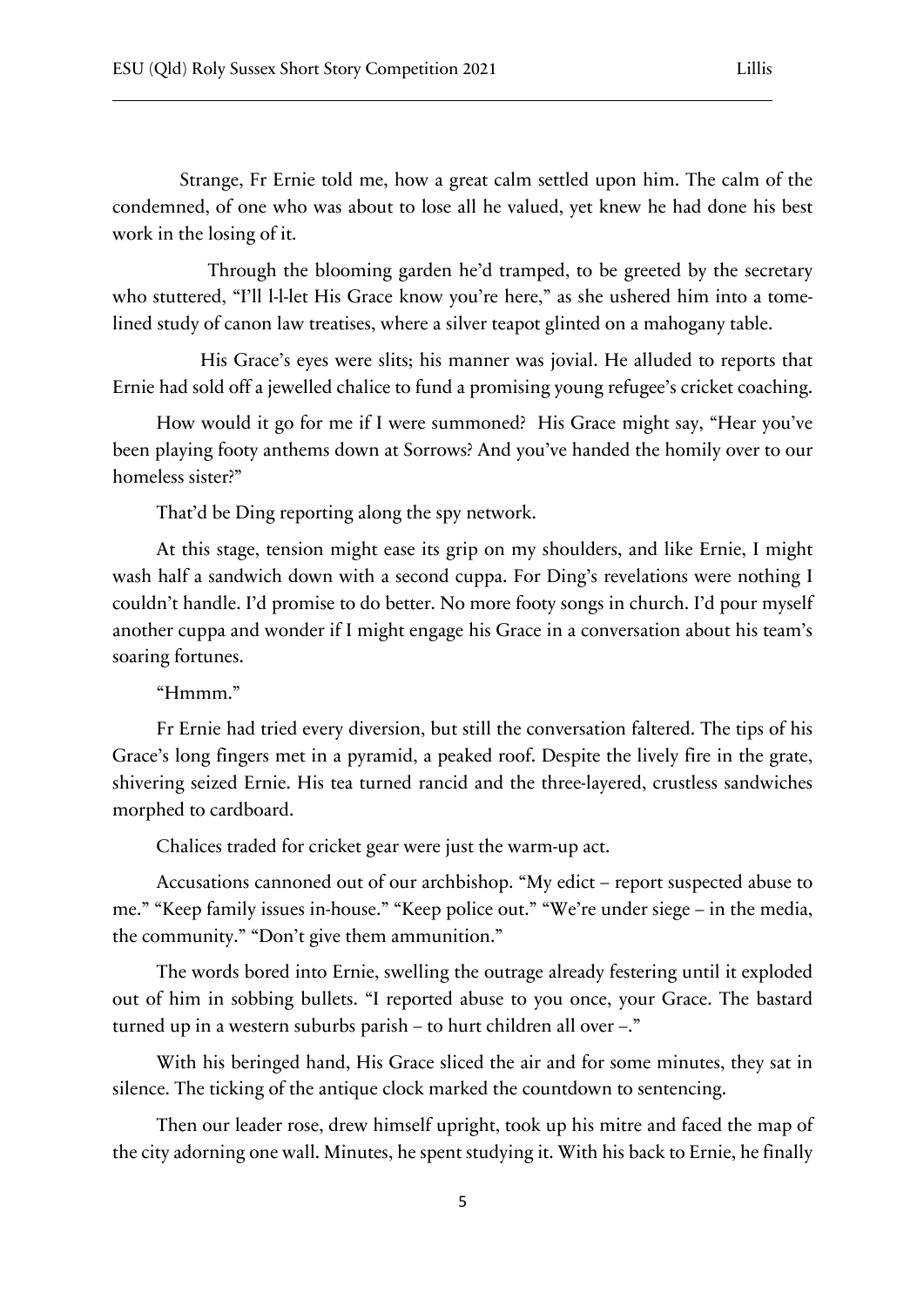spoke – in a strangely conciliatory tone. "You told me once, Father, your life's work is with the city's refugees? You were ordained to serve them? Yes?"

"Yes," Ernie managed.

The tip of his Grace's gold mitre hovered over the map and settled on a suburb so outer it grazed the red line denoting the diocesan boundary. "Pack your things, Father Ernie. Tomorrow morning, report here for parish duties" and he tapped a satellite town, recently carved out of farmland. "I want you as far out of my sight as I can send you."

Like all who have disobeyed orders in a warzone where blind loyalty is demanded, I too would face the firing squad.

But oh, this poor flock. Who will love them if I go?

*Let this cup pass me by,* I was praying when Shirl tugged at my sleeve. "You payin' attention, Father?"

Red-faced Paperboy was about to launch the wake with a poem he'd written especially. He straightened his tie and rapped on the wooden table with his beer glass. Someone pushed a fortifying drink towards him, but he shook his head and grunted, "I need to concentrate.".

Gravel-voiced, the Bard of the Builders' Arms introduced his offering. "This is for Sparrow, an argumentative bastard if ever there was one, who thought he was indestructible. And who's let us all down on that score:

*Into the depths of the aqua sky Went Sparrow from Killroy Paperboy's car no longer his abode Deep in the mists of time he rode No boss, No doss, No fucking loss To those below*

"Who's bein' disrespectful again?" demanded Shirl when the laughter died. "Youse, yes even you Father, show some reverence for the dead."

That was when I should have gone down on my knees and washed her feet with my tears. I had not earned that 'even you, Father'. Wallowing in terrors that trumped any pursuit of justice, I was the least worthy of all at the Builder's Arms.

"It's just a bit of fun, Shirl. Sparrow was Irish. He'd be enjoying an irreverent wake," I assured her, and she slumped back and submitted to the merriment.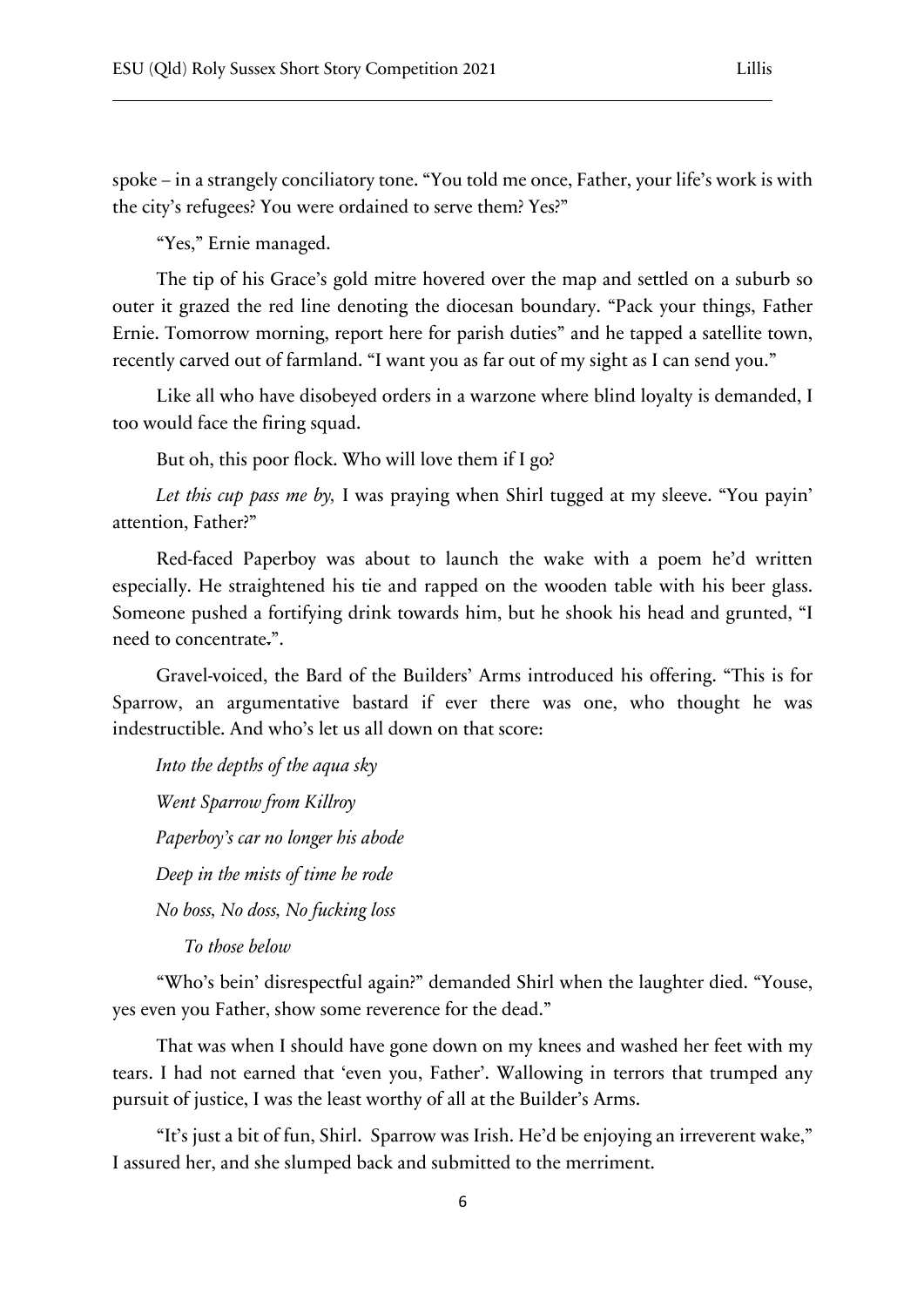"I made another poem...a respectful one." When Shirl gave the nod, Paperboy sang his composition as if it were a love song.

*Sparrow was only a boy from Killroy His mother's pride and his father's joy – not! He drank his plonk and sting with zest; McWilliams, he thought was the very best; Then he took a last nip and went for a trip With a tag on his toe for a ticket*

Reminded of why we'd gathered, a pall descended. Tormented by the blank spots on Sparrow's death certificate, I seized this last chance to wheedle the story of Sparrow's name from Shirl.

Lubricated with liquor, Shirl's tongue loosened. "Sparrow reckoned he was like a sparrow...like THE sparrow," she corrected herself. "From the story – about the drought. Sparrow and Bluetit were slumped on a withered tree, when a farmer, a rich fella who could buy in feed, dumped a pile of dung. Full of undigested grain, it was.

Well, the moment Farmer had shuffled off in his gumboots. Sparrow and Bluetit fluttered down and gobbled belly-fulls of the stinking stuff. Afterwards, Sparrow crawled to the fence and slept. But old Bluetit flew up, singing joyfully. Of course, a hungry hawk heard, fell on him and scoffed him down, didn't he?"

Shirl leaned in. "Sparrow reckoned he was like that sparrow – he might have had to eat shit, but he didn't have to sing about it."

Yes, Sparrow was, to the last, a defiant old man. I'd bailed him recently, after an arrest for drunk and disorderly, and the black eye he sported told me that, stuffed as he was after years on skid-row, the police hadn't taken him in without a fight.

"He must have belonged to someone – sometime. Is there anything about his name to help trace some relos?"

"Phillips? Name of his last foster family – kicked him out when he was twelve."

"Sent him spiralling, Shirl?"

"No, Father, he was well gone before they booted him. 'Incorrigible,' they said. It's what the magistrate who sentenced him to his first stint in juvey called him, too. What set him off was the bloke who fiddled with him. Abused him from when he was a wee nipper."

The dread I'd been swallowing for hours rose again. "A priest?" I whispered.